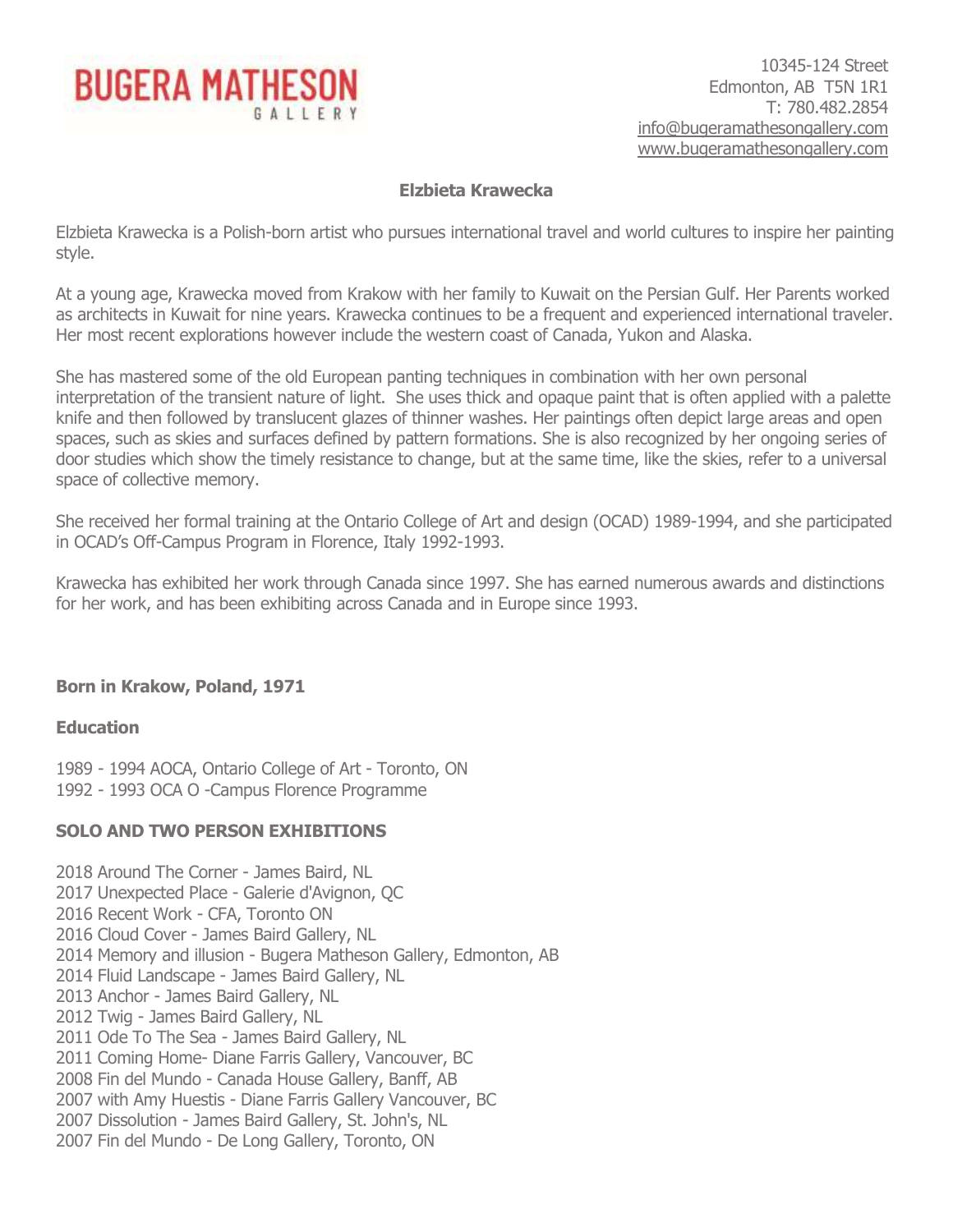2005 Spotlight - James Baird Gallery, St. John's, NF 2005 Sojourners '05 - Level Gallery, Collingwood, ON 2005 New Work - Galerie d'Avignon Montreal, QC 2004 Recent Work - James Baird Gallery, St. John's, NL 2003 Sojourners - Level Gallery, Collingwood, ON 2002 Ingressio - James Baird Gallery, St. John's, NFL 2002 Recent Paintings - Arcadia Gallery, Toronto, ON SELECTED GROUP EXHIBITIONS 2018 Art Gallery of Hamilton 2017 James Baird Gallery, NF 2015 CFA, Toronto, ON 2014 Bugera Matheson Gallery, Edmonton, AB 2013 Studio 22, Kingston, ON 2012 Water, James Baird Gallery, Pouch Cove, NF 2011Five painters - Elissa Crystall Gallery, Vancouver, BC 2010 Review/Preview, Diane Farris Gallery, Vancouver, BC 2009 Agnes Bugera Gallery, Edmonton, AB 2009 Blue- Diane Farris Gallery, Vancouver, BC 2008 Concurrence, Nuit Blanche, Toronto, ON 2008 Avalon, DeLong Gallery, Toronto, ON 2008 Artist Project, Liberty Grand, Toronto On 2008 Celebrating 10 years, Galerie d'Avignon, Montreal, QC 2006 First Encounter, Diane Farris Gallery, Vancouver, BC 2006 Milk, Bedroom Gallery, Toronto, ON 2006 Water, James Baird Gallery, St. John's, NF 2006 Made to Measure, Arts Etobicoke Gallery, Toronto, ON 2006 First Encounter, Diane Farris Gallery, Vancouver, BC 2005 Toronto International Art Fair, Toronto, ON 2005 I Am - James Baird Gallery St. John's, NF 2005 Toronto Inside Art Expo - Toronto Convention Center 2004 D'un ocean l'autre - Galerie d'Avignon, Montreal, QC 2003 About Love - Juried Show, Lonsdale Gallery, Toronto, ON 2003 Standards - De Long Gallery, Toronto, ON 2003 Art Knows No Borders - Assembly Hall, Etobicoke, ON 2003 Whistler Art Gallery, Whistler, BC 2003 The Antidote to S.A.D., DeLong Gallery, Toronto, ON 2003 Toronto Outdoor Art Exhibition Nathan Philip's Square, Toronto, ON 2003 Water - OSA 129th Open Juried Show, 401 Richmond, Toronto, ON 2003 Winter 2003 - Level Gallery, Collingwood, ON 2002 Water - James Baird Gallery, St. John's, NF 2002 Toronto Outdoor Art Exhibition, Nathan Philip's Square, Toronto, ON 2001 Summer Show - Arcadia Gallery, Toronto, ON 2001 OSA 127th Annual Open Juried Show - John B Aird Gallery, Toronto, ON